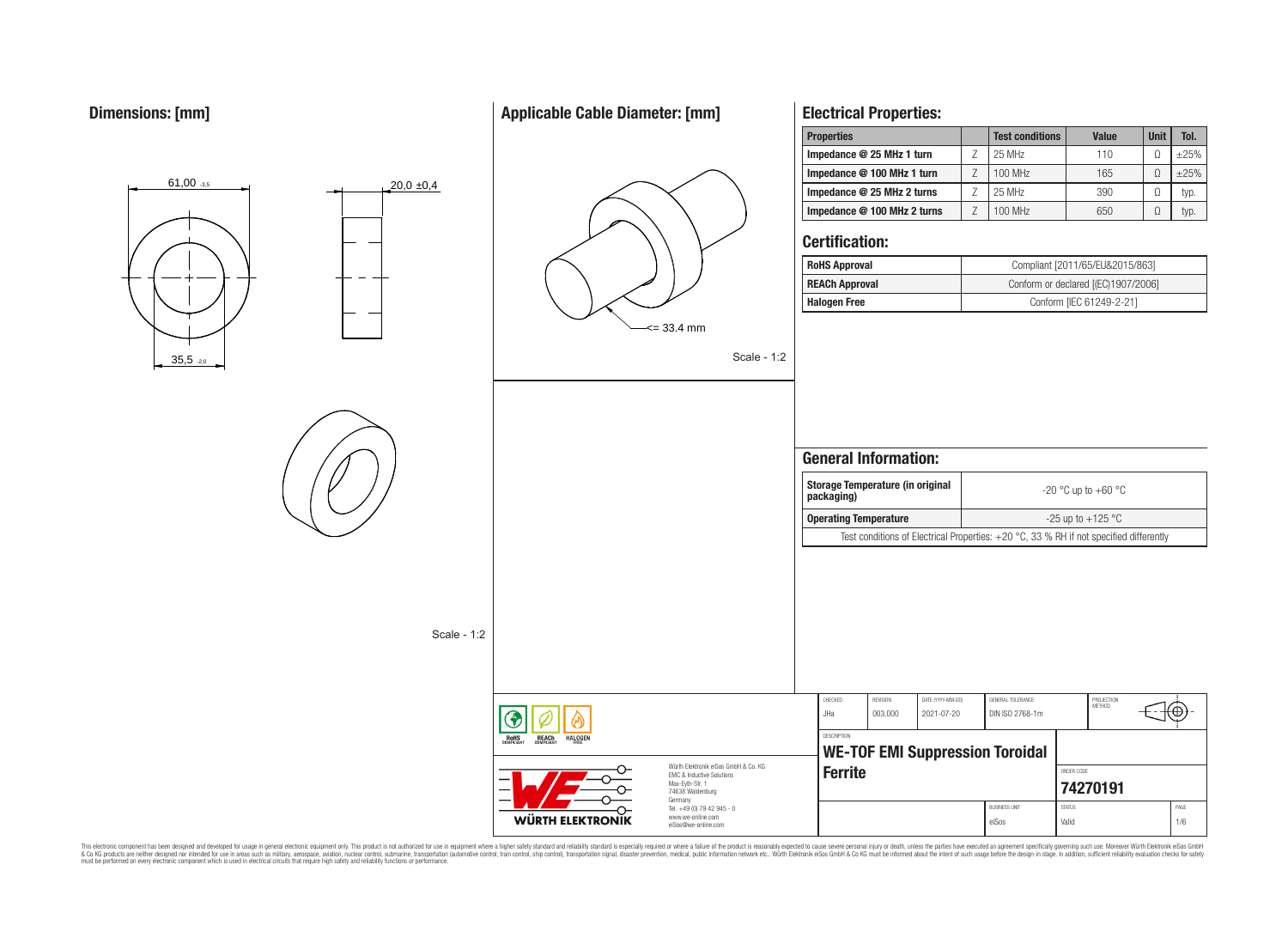# **General Properties:**

| <b>Properties</b>           |              | <b>Unit</b> | Tol.           |      |  |  |  |  |
|-----------------------------|--------------|-------------|----------------|------|--|--|--|--|
| <b>Cable Diameter Max.</b>  |              | 33.4        | mm             |      |  |  |  |  |
| <b>Material</b>             |              | 4 W 620     |                |      |  |  |  |  |
| <b>Initial Permeability</b> | μ,           | 620         |                | typ. |  |  |  |  |
| <b>Curie Temperature</b>    | $\mathsf{C}$ | 150         | $\circ$ $\cap$ | typ. |  |  |  |  |
| <b>Test Cable</b>           |              | AWG26       |                |      |  |  |  |  |
| <b>Test Cable Length</b>    |              | 165         | mm             |      |  |  |  |  |

**Typical Impedance Characteristics:**



This electronic component has been designed and developed for usage in general electronic equipment only. This product is not authorized for subserved requipment where a higher selection equipment where a higher selection

**RoHS**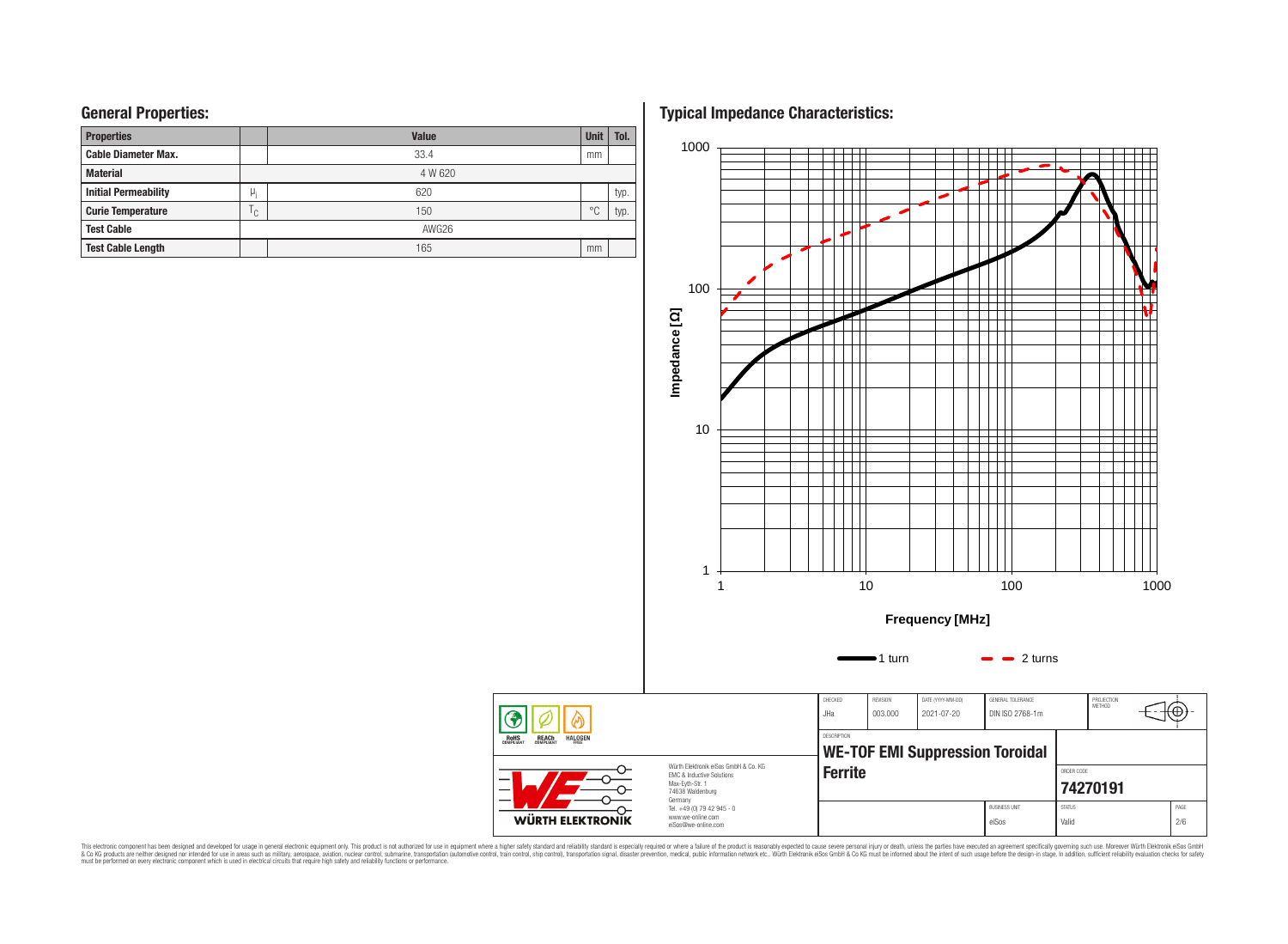

This electronic component has been designed and developed for usage in general electronic equipment only. This product is not authorized for subserved requipment where a higher selection equipment where a higher selection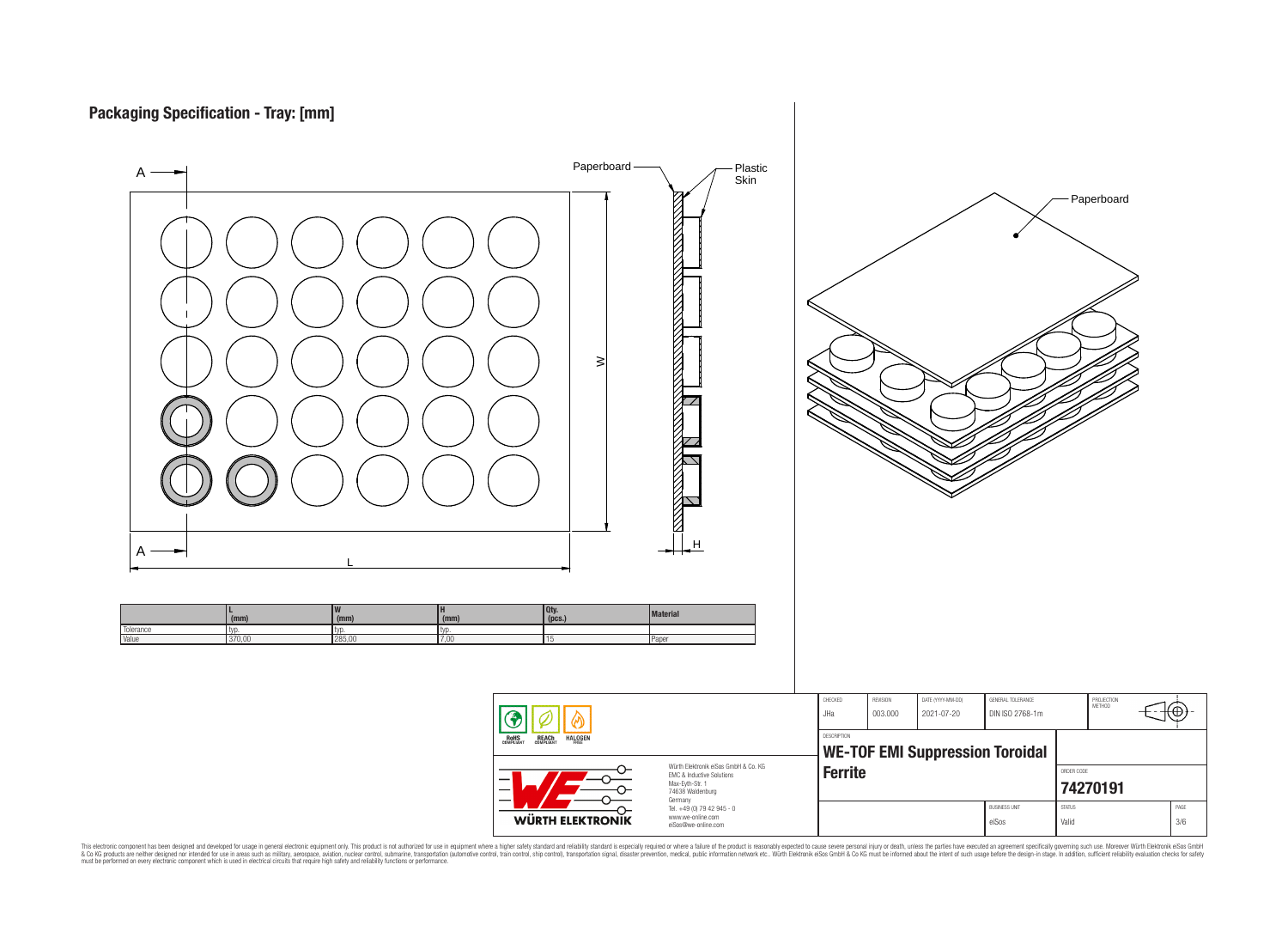

This electronic component has been designed and developed for usage in general electronic equipment only. This product is not authorized for subserved requipment where a higher selection equipment where a higher selection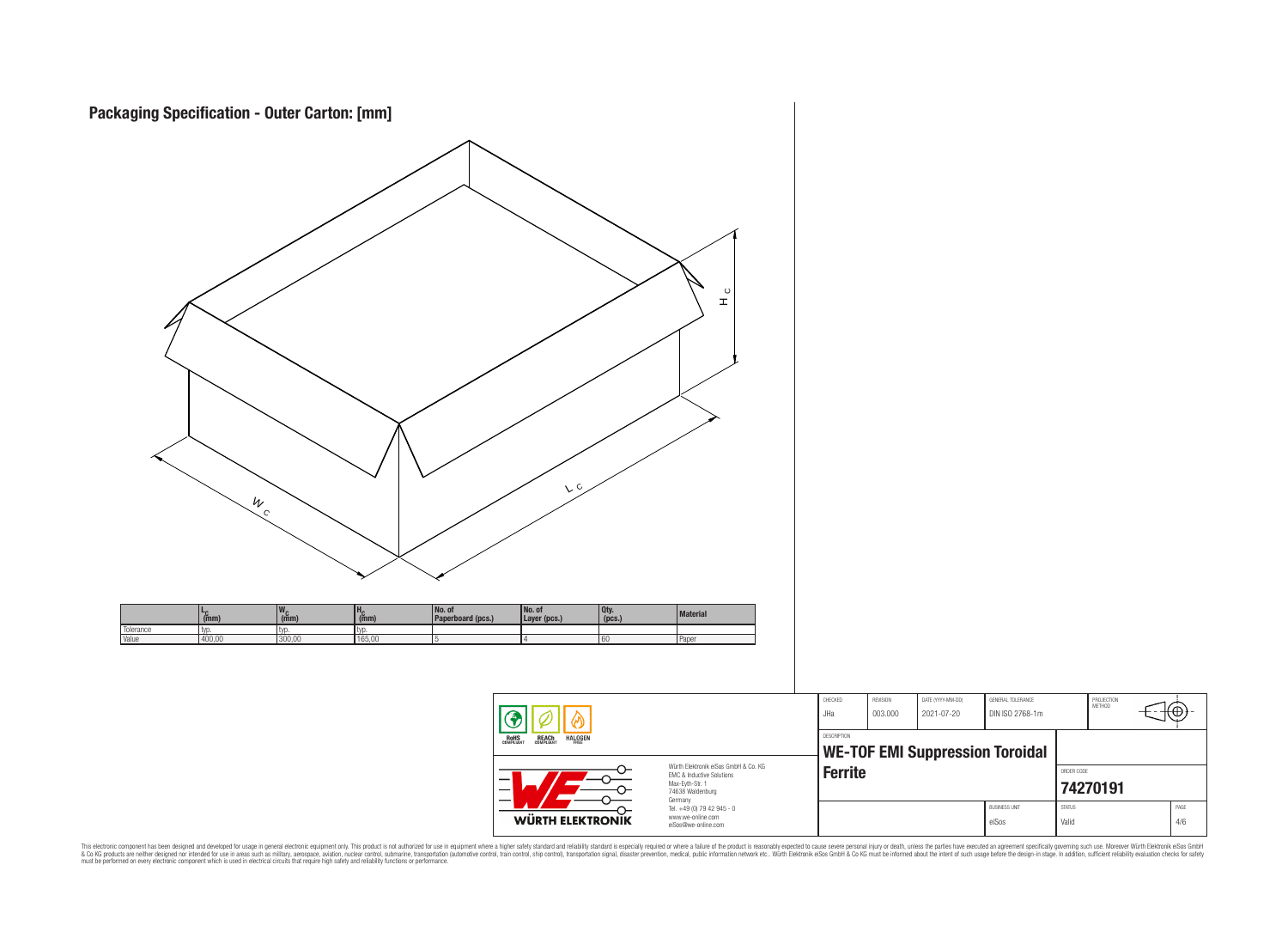# **Cautions and Warnings:**

# **The following conditions apply to all goods within the product series of WE-TOF of Würth Elektronik eiSos GmbH & Co. KG:**

#### **General:**

- This electronic component is designed and manufactured for use in general electronic equipment.
- Würth Elektronik must be asked for written approval (following the PPAP procedure) before incorporating the components into any equipment in fields such as military, aerospace, aviation, nuclear control, submarine, transportation (automotive control, train control, ship control), transportation signal, disaster prevention, medical, public information network, etc. where higher safety and reliability are especially required and/or if there is the possibility of direct damage or human injury.
- Electronic components that will be used in safety-critical or high-reliability applications, should be pre-evaluated by the customer.
- The component is designed and manufactured to be used within the datasheet specified values. If the usage and operation conditions specified in the datasheet are not met, the wire insulation may be damaged or dissolved.
- Do not drop or impact the components, the component may be damaged
- Würth Elektronik products are qualified according to international standards, which are listed in each product reliability report. Würth Elektronik does not warrant any customer qualified product characteristics beyond Würth Elektroniks' specifications, for its validity and sustainability over time.
- The responsibility for the applicability of the customer specific products and use in a particular customer design is always within the authority of the customer. All technical specifications for standard products also apply to customer specific products

### **Product specific:**

### **Cleaning and Washing:**

• Washing agents used during the production to clean the customer application might damage or change the characteristics of the component. Washing agents may have a negative effect on the long-term functionality of the product.

# **Potting:**

• If the product is potted in the customer application, the potting material might shrink or expand during and after hardening. Shrinking could lead to an incomplete seal, allowing contaminants into the core. Expansion could damage the components. We recommend a manual inspection after potting to avoid these effects.

### **Storage Conditions:**

• A storage of Würth Elektronik products for longer than 12 months is not recommended. The material characteristics of the electronic components form a limiting factor for the storage stability. Therefore, all products shall be used within the period of 12 months based on the day of shipment.

- Do not expose the components to direct sunlight.
- The storage conditions in the original packaging are defined according to DIN EN 61760-2.
- The storage conditions stated in the original packaging apply to the storage time and not to the transportation time of the components.

## **Packaging:**

• The packaging specifications apply only to purchase orders comprising whole packaging units. If the ordered quantity exceeds or is lower than the specified packaging unit, packaging in accordance with the packaging specifications cannot be ensured.

## **Handling:**

- Violation of the technical product specifications such as exceeding the maximum outer diameter of the cable will void the warranty.
- The usage in an acid as well as salty environment can be the reason for oxide (rust) on the surface of the ferrite body, damage or changes of the material characteristics. The acid or salty environment may have a negative effect on the long-term function of the product.
- If a component is pre-assembled with an adhesive tape, the adhesive duration and operating temperature cannot be guaranteed. This depends on the surface where the component will be mounted on. It also depends on the environmental conditions the component is exposed to. The customer has to evaluate this for his specific application.
- The temperature rise of the component must be taken into consideration. The operating temperature is comprised of ambient temperature and temperature rise of the component.The operating temperature of the component shall not exceed the maximum temperature specified.

These cautions and warnings comply with the state of the scientific and technical knowledge and are believed to be accurate and reliable. However, no responsibility is assumed for inaccuracies or incompleteness.

| <b>HALOGEN</b><br>ROHS<br>COMPLIANT<br><b>REACH</b><br>COMPLIANT<br>Würth Elektronik eiSos GmbH & Co. KG<br><b>EMC &amp; Inductive Solutions</b><br>–<br>Max-Evth-Str. 1<br>74638 Waldenburg |  | CHECKED<br>JHa                                                                    | REVISION<br>003.000 | DATE (YYYY-MM-DD)<br>2021-07-20 | GENERAL TOLERANCE<br>DIN ISO 2768-1m |                        | PROJECTION<br>METHOD   |  | ι€Ψ         |
|----------------------------------------------------------------------------------------------------------------------------------------------------------------------------------------------|--|-----------------------------------------------------------------------------------|---------------------|---------------------------------|--------------------------------------|------------------------|------------------------|--|-------------|
|                                                                                                                                                                                              |  | <b>DESCRIPTION</b><br><b>WE-TOF EMI Suppression Toroidal</b>                      |                     |                                 |                                      |                        |                        |  |             |
|                                                                                                                                                                                              |  | Germany<br>Tel. +49 (0) 79 42 945 - 0<br>www.we-online.com<br>eiSos@we-online.com | <b>Ferrite</b>      |                                 |                                      |                        | ORDER CODE<br>74270191 |  |             |
| WÜRTH ELEKTRONIK                                                                                                                                                                             |  |                                                                                   |                     |                                 | <b>BUSINESS UNIT</b><br>eiSos        | <b>STATUS</b><br>Valid |                        |  | PAGE<br>5/6 |

This electronic component has been designed and developed for usage in general electronic equipment only. This product is not authorized for use in equipment where a higher safety standard and reliability standard si espec & Ook product a label and the membed of the seasuch as marked and as which such a membed and the such assume that income in the seasuch and the simulation and the such assume that include to the such a membed and the such